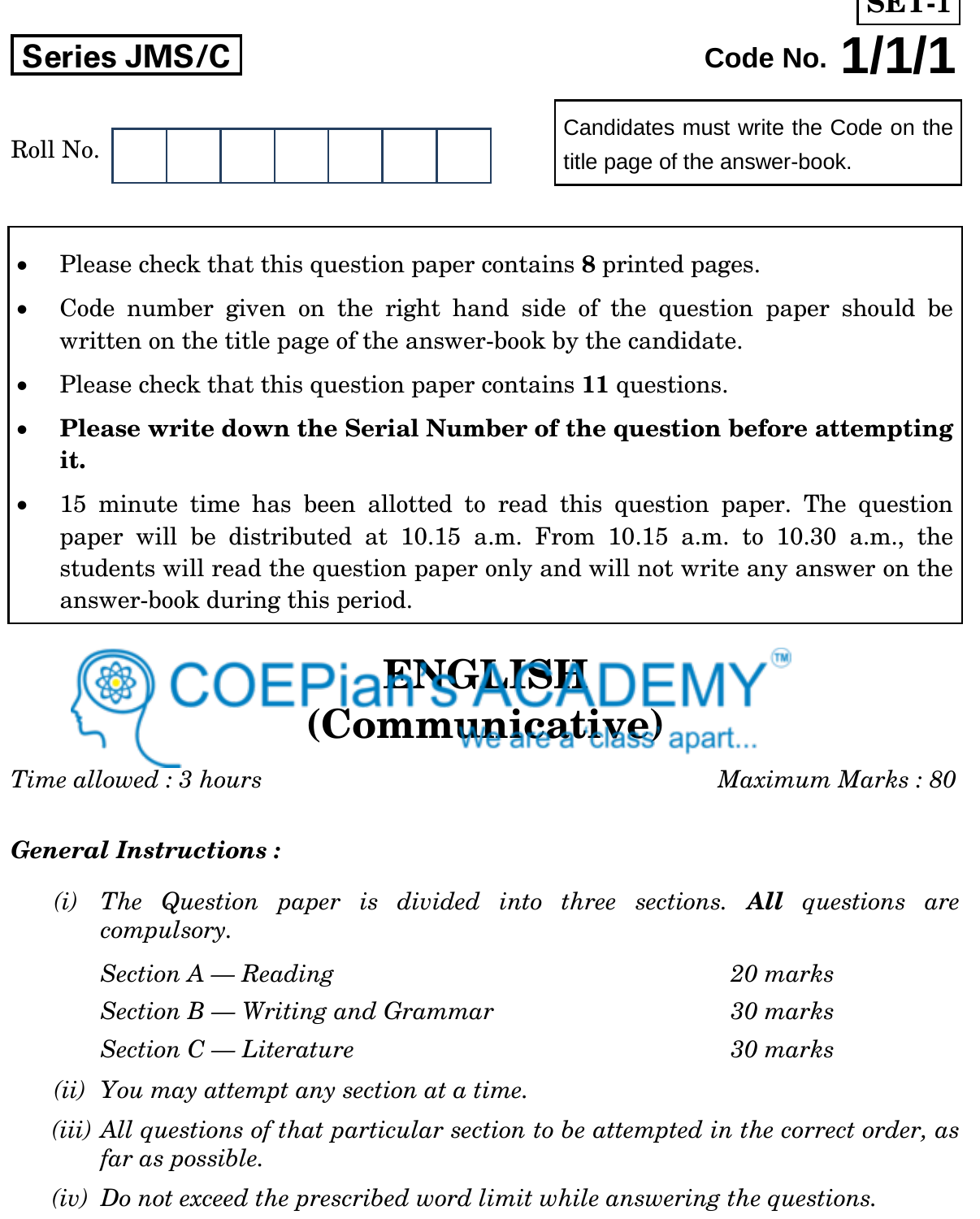#### **SECTION A – (Reading)** *20 marks*

- **1.** Read the passage given below and answer the questions that follow : *8*
	- 1 Education is not only about acquiring knowledge, it is also about applying the knowledge for the betterment of society. Described as "future" of every society, it is the responsibility of each school student to bring about major changes in society as a whole through their efforts.
	- 2 The future is full of uncertainties. So it will be students' responsibility to do their best to reduce the damaging effects of a natural disaster. Gaining strength from their bookish and practical knowledge, students play a major role in not only making well-informed plans to face the after-effects but also in helping victims of a disaster through their timely help.
	- 3 This is where their presence becomes important as part of an effective ''Disaster Management''. Disaster Management, also called as Crisis Management is a methodical process to protect the lives and property of people from unforeseen natural and man-made crises.
	- 4 An attempt to reduce the loss caused by a calamity, the student community teamed with groups of teachers may make its strong presence felt in assisting communities to better deal with emergencies. Many instances of students saving the lives of their fellow citizens and strangers become affeins presention for everyone to do the best they can to reduce the suffering caused by a disaster. The students desirous of helping others may extend help to the needy ones in many ways.
	- 5 Here are the preventive steps students can take to help to save an accident victim. A thought out plan that will come into force during an internal or external disaster, active involvement with public agencies like ambulance, police and fire departments, imparting training to school staff to better manage the crisis without panicking, circulation of pamphlets about disaster management in every classroom, identifying the extent of damage caused by the crisis as a data point for the head of the institution to begin corrective measures and constantly being watchful about the safety of school mates. (325 words)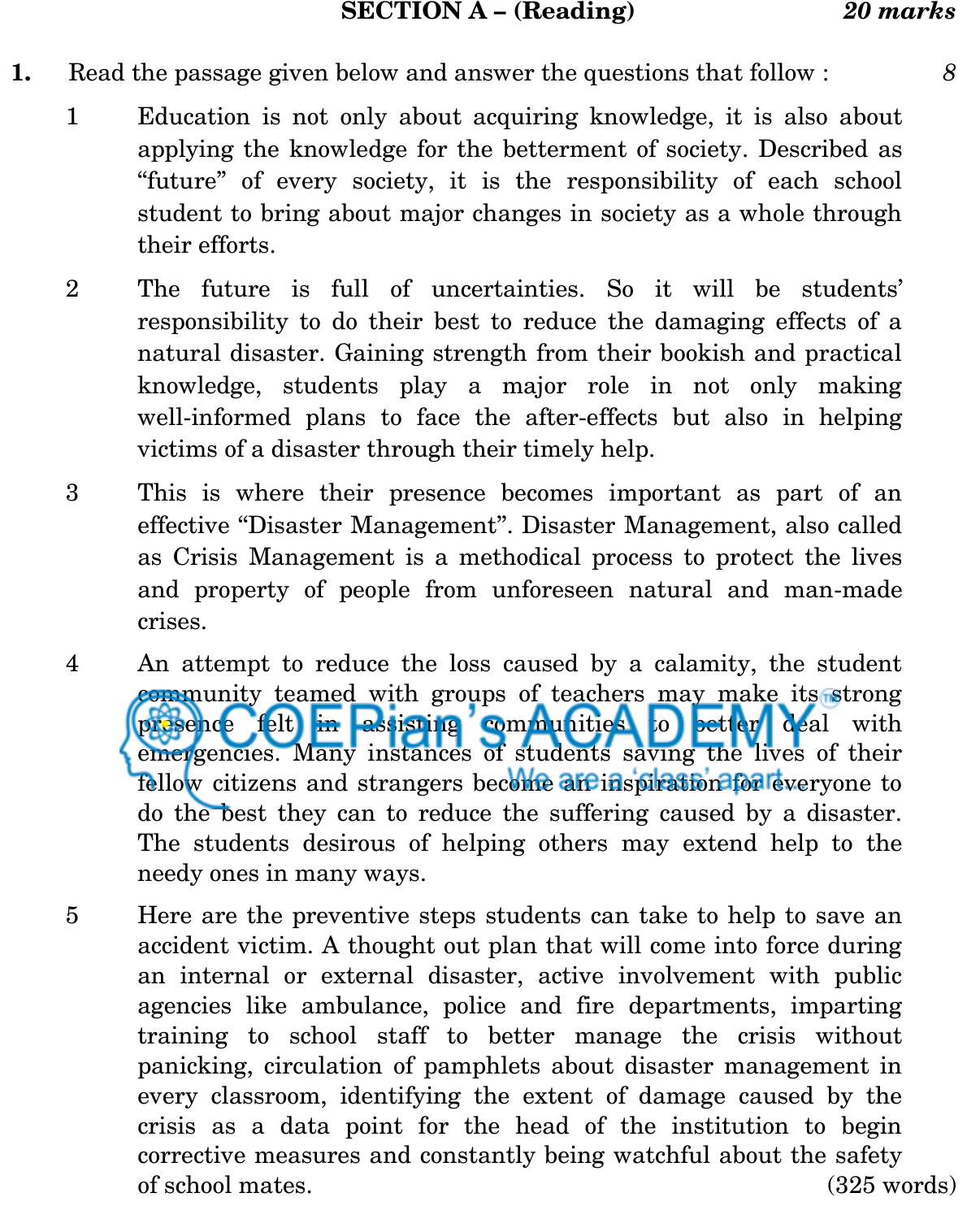- 1.1 On the basis of your understanding of the above passage, answer *any eight* of the following questions : *18=8*
	- (a) What is education all about ?
	- (b) What is the responsibility of a school student ?
	- (c) What is 'Disaster Management' ?
	- (d) What is the role of students during a disaster ?
	- (e) From where do the students get strength to face the after-effects of the disaster ?
	- (f) What are the preventive steps the students can take to help the accident victims ?
	- (g) How are others also inspired to do their best to reduce the sufferings caused by the disaster ?
	- (h) How does training of school staff/students help in management of the crisis ?
	- (i) How does data collected about the disaster help the head of an institute to control the crisis ?
- **2.** Read the passage given below and answer the questions that follow : *12*

- 1 Poor hygiene and lack of sanitation facilities cost India 6,00,000 lives annually due to diarrhoea and other such diseases. Almost 450 million people in India do not have access to toilets and defecate in the open. Noti only this, lack of toilets also exposes a large number of the country's women to the risk of sexual assault.
- 2 Swachh Bharat Mission (SBM) was launched on the birth anniversary of Mahatma Gandhi on October 2, 2014, at Rajghat in New Delhi. This national campaign, initiated by the Government of India, covers 4041 towns across the country and aims to make the streets, roads and infrastructure clean by  $2<sup>nd</sup>$  October, 2019, Mahatma Gandhi's 150<sup>th</sup> birth anniversary.
- 3 This mission to clean India's cities and villages is estimated to cost around  $\overline{\tau}$  62,009 crore. It is the most celebrated scheme which aims to combat dirtiness and generate awareness among the citizens of India of the importance of sanitation and hygiene. Millions of people, celebrities, politicians, academic institutions, NGOs, and local community centres across the country have joined this cleanliness initiative of the government by organising cleanliness drives across the country. From Bollywood actors to sportspersons, government officials to armymen, industrialists to spiritual leaders, all are willingly contributing towards making India clean.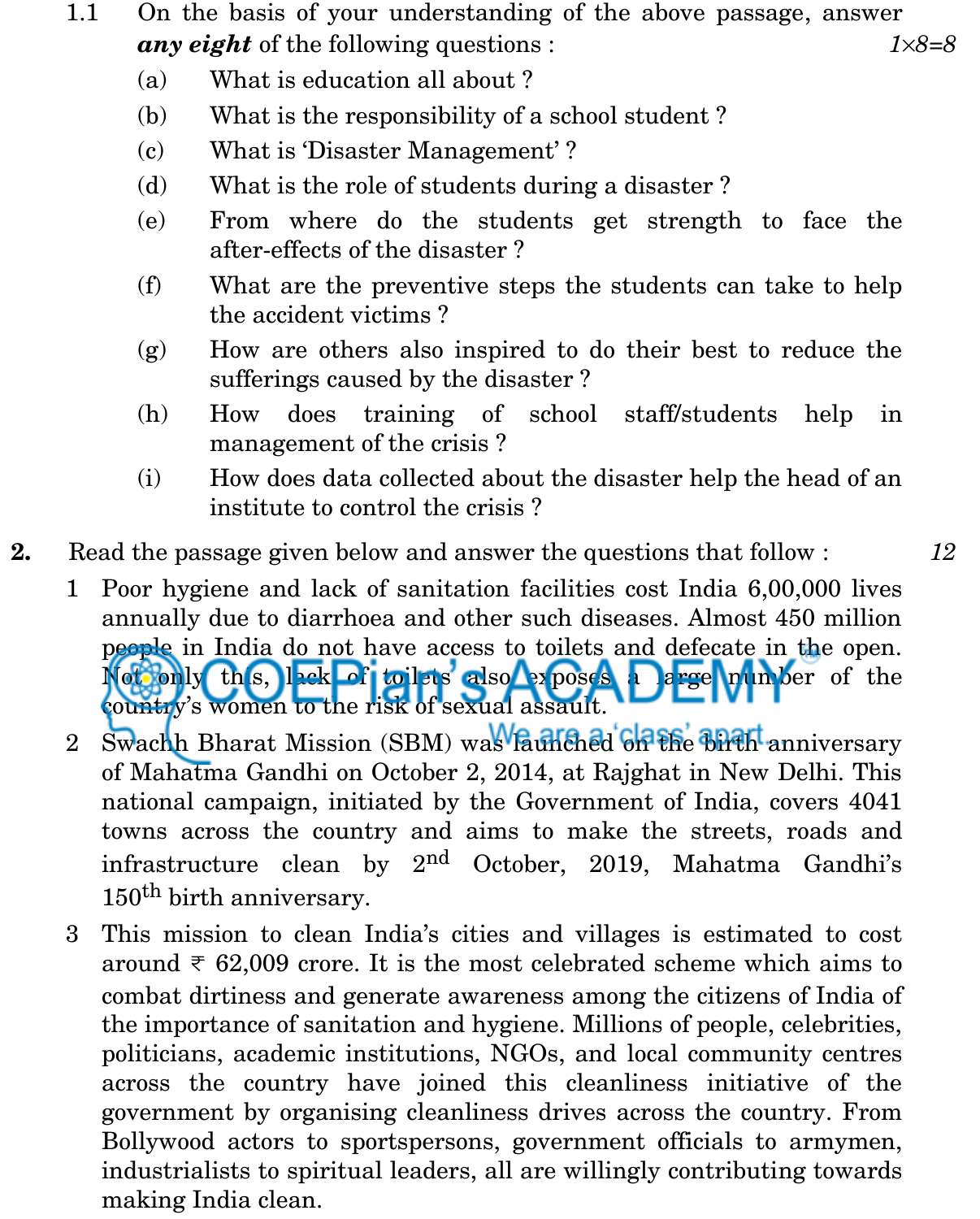- 4 The Union Ministry of Urban Development is managing the urban component of the SBM, while the Union Ministry of Drinking Water and Sanitation is handling the rural component of the mission. Schools are also organising frequent cleanliness campaigns to spread awareness of hygiene through plays and other modes.
- 5 The mission aims to eradicate open defecation by 2019. Prime Minister while launching the SBM, called for making the goal of Swachh Bharat as a mass movement, with people taking a pledge to neither litter, nor let others litter. The mission aims to eliminate open defecation by constructing toilets for households, communities, abolishing manual scavenging, ushering in advanced municipal solid waste management practices, encouraging private sector involvement in the sanitation sector and last but not least by bringing about attitudinal change with regard to sanitation.
- 6 The government has greatly publicised this mission, yet there is a lack of adequate awareness of making India clean, which is a major cause of concern. If each and every person starts making efforts to keep the surroundings clean, we would definitely see the positive results soon. (392 words) We are a 'class' apart...
- 2.1 On the basis of your understanding of the above passage, answer *any four* of the following questions in 30 – 40 words each : *24=8*
	- (a) When was Swachh Bharat Mission (SBM) launched by the Government of India and when is it likely to be completed ?
	- (b) Who have joined Swachh Bharat Mission and what is their aim ?
	- (c) What are the two components of Swachh Bharat Mission and who are monitoring these components ?
	- (d) What is the aim of the mission ?
	- (e) What is the approximate cost of the mission ? Who will be benefitted by this mission ?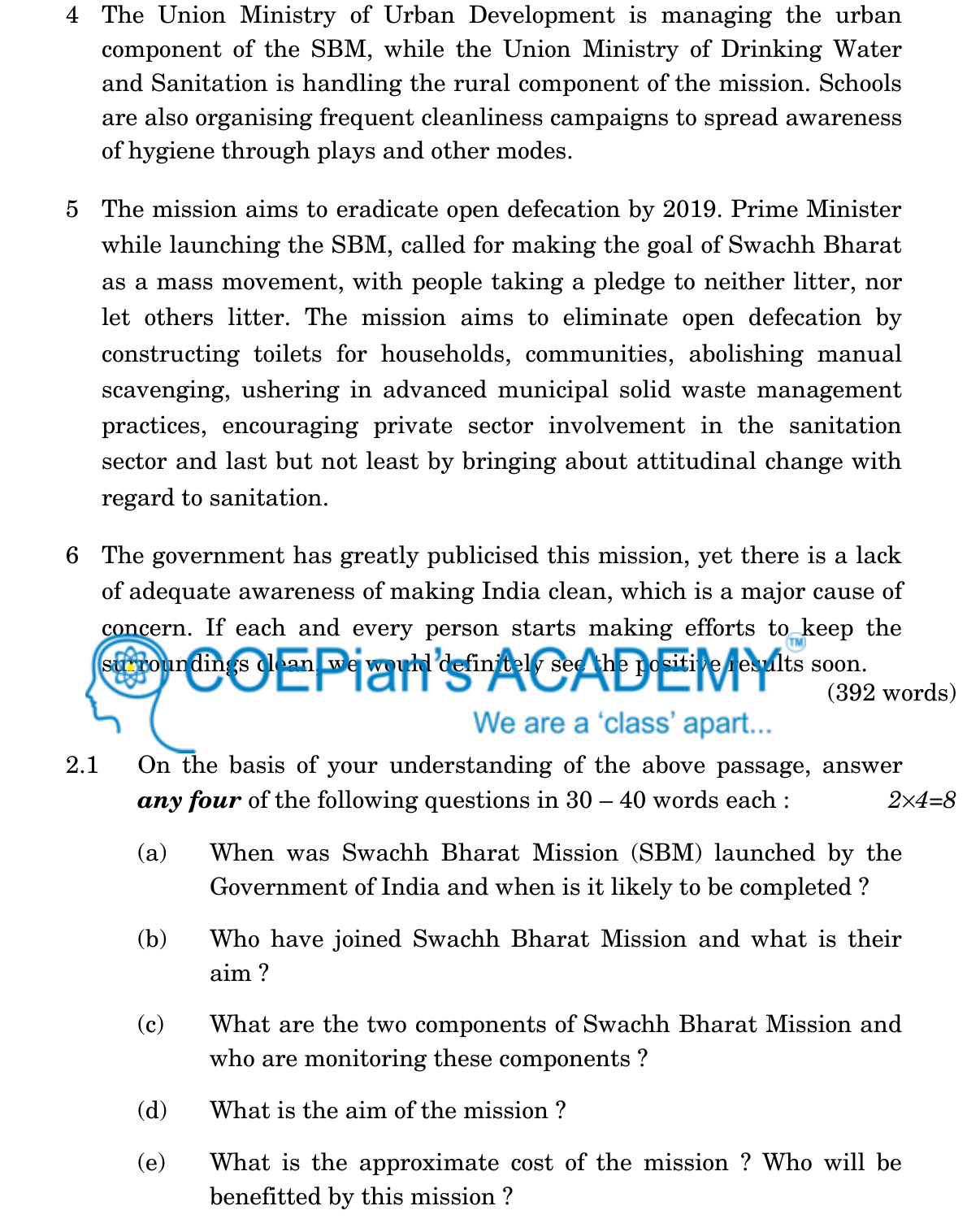- 2.2 On the basis of your understanding of the above passage, fill in *any two* of the following blanks with appropriate words/phrases :  $1 \times 2 = 2$ 
	- (a) From Bollywood actors to the sportspersons, government officials to armymen, industrialists to spiritual leaders, all are willing by contributing towards  $\qquad \qquad$ .
	- (b) Swachh Bharat Mission aims to eradicate open defecation by
	- (c) There is a lack of adequate awareness of making India clean which is a major .
- 2.3 Find out words/phrases from the passage which mean the same as the following. Attempt *any two*.  $1 \times 2 = 2$ 
	- (a) availability (para 1)

\_\_\_\_\_\_\_\_\_\_\_ .

- (b) series of planned activities (para 4)
- (c) to remove/get rid of (para 5)

## **SECTION B – (Writing and Grammar)** *30 marks*

**3.** You are Raunaq/Ridhima of 57, Saket, Moradabad. You want to go to Lakshadweep Islands during your holidays. Write a letter to the Director, Manya Tours and Travels, Mumsai 4a 100 - 120 words seeking information about hotel accommodation, holiday package, places of tourist<br>interest louided tours etc. We are a class apart... interest, guided tours, etc. *8*

## **OR**

You are Parth/Prerna. You have observed that there is a craze for keeping pet dogs. People take them out on roads for defecation causing nuisance on roads and streets. Write a letter in 100 – 120 words to the editor of a local newspaper drawing attention of the local authorities and also of the people in general to take appropriate action to make the city a better place to live in.

**4.** Write a short story in 200 – 250 words, with the help of the cues given below. Give a suitable title to the story. *10*

Going to Mumbai by train to attend the marriage of a friend ..... got stuck in a traffic jam ..... reached the railway station late ..... boarded a wrong train ..... realised after two hours ..... now you ... ... ...

### **OR**

Mother informed you ..... father got a promotion ..... transferred to Chennai ..... an email comes ... … …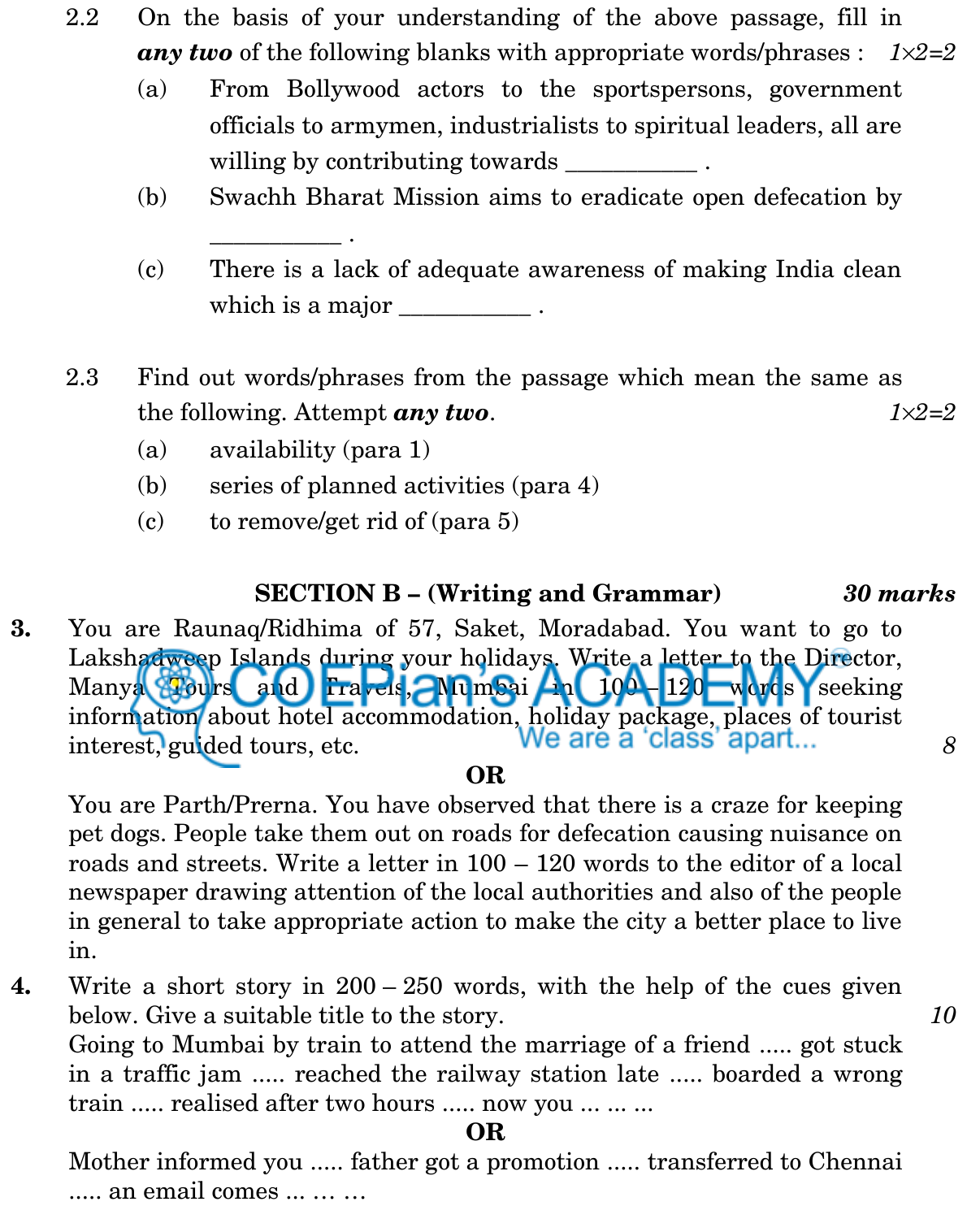- **5.** Fill in *any four* of the blanks in the statements given below by choosing the most appropriate options from the ones that follow : *1*×*4=4*
	- (a) People have buying masks.
	- (b) I have been Dwarka and appreciated its beaches.
	- (c) I visited \_\_\_\_\_\_\_\_\_ store which sold furniture and paintings.
	- (d) Beauty lies in \_\_\_\_\_\_\_\_\_\_\_ eyes of the beholder.
	- (e) I \_\_\_\_\_\_\_\_\_\_\_ lawn tennis four times a week.

| $(a)$ (i) starts | (ii) started | (iii) start                | $(iv)$ starting |
|------------------|--------------|----------------------------|-----------------|
| (b) (i) to       | $(ii)$ for   | $(iii)$ on                 | $(iv)$ from     |
| $(c)$ (i) the    | $(ii)$ a     | $(iii)$ and                | $(iv)$ an       |
| $(d)$ (i) both   | $(ii)$ an    | (iii) the                  | $(iv)$ close    |
| (e) (i) playing  | (ii) played  | (iii) had played (iv) play |                 |

**6**. In the following paragraph, one word has been omitted in each line. Write the missing word along with the word that comes before and the word that comes after it as shown in the example. Attempt  $a_1y$  four  $\sqrt{Y}$   $1 \times 4=4$ We are a 'cla<sup>Werd</sup> apa*Word* Word *before missing after*

| Thirty years ago my                    |           |                                                                                                                                                                                                                                                                                                                                                                                      |       |
|----------------------------------------|-----------|--------------------------------------------------------------------------------------------------------------------------------------------------------------------------------------------------------------------------------------------------------------------------------------------------------------------------------------------------------------------------------------|-------|
| daughter was a little girl loved       | e.g. girl | who                                                                                                                                                                                                                                                                                                                                                                                  | loved |
| to play hide seek with her             |           |                                                                                                                                                                                                                                                                                                                                                                                      |       |
| friends. One day, I went a shower      |           |                                                                                                                                                                                                                                                                                                                                                                                      |       |
| after keeping my four bangles a wooden |           | $\overline{c}$ $\overline{c}$ $\overline{c}$ $\overline{c}$ $\overline{c}$ $\overline{c}$ $\overline{c}$ $\overline{c}$ $\overline{c}$ $\overline{c}$ $\overline{c}$ $\overline{c}$ $\overline{c}$ $\overline{c}$ $\overline{c}$ $\overline{c}$ $\overline{c}$ $\overline{c}$ $\overline{c}$ $\overline{c}$ $\overline{c}$ $\overline{c}$ $\overline{c}$ $\overline{c}$ $\overline{$ |       |
| box. I also went sleep in the          |           | (d)                                                                                                                                                                                                                                                                                                                                                                                  |       |
| afternoon. On waking I found only      |           |                                                                                                                                                                                                                                                                                                                                                                                      |       |
| two bangles inside.                    |           |                                                                                                                                                                                                                                                                                                                                                                                      |       |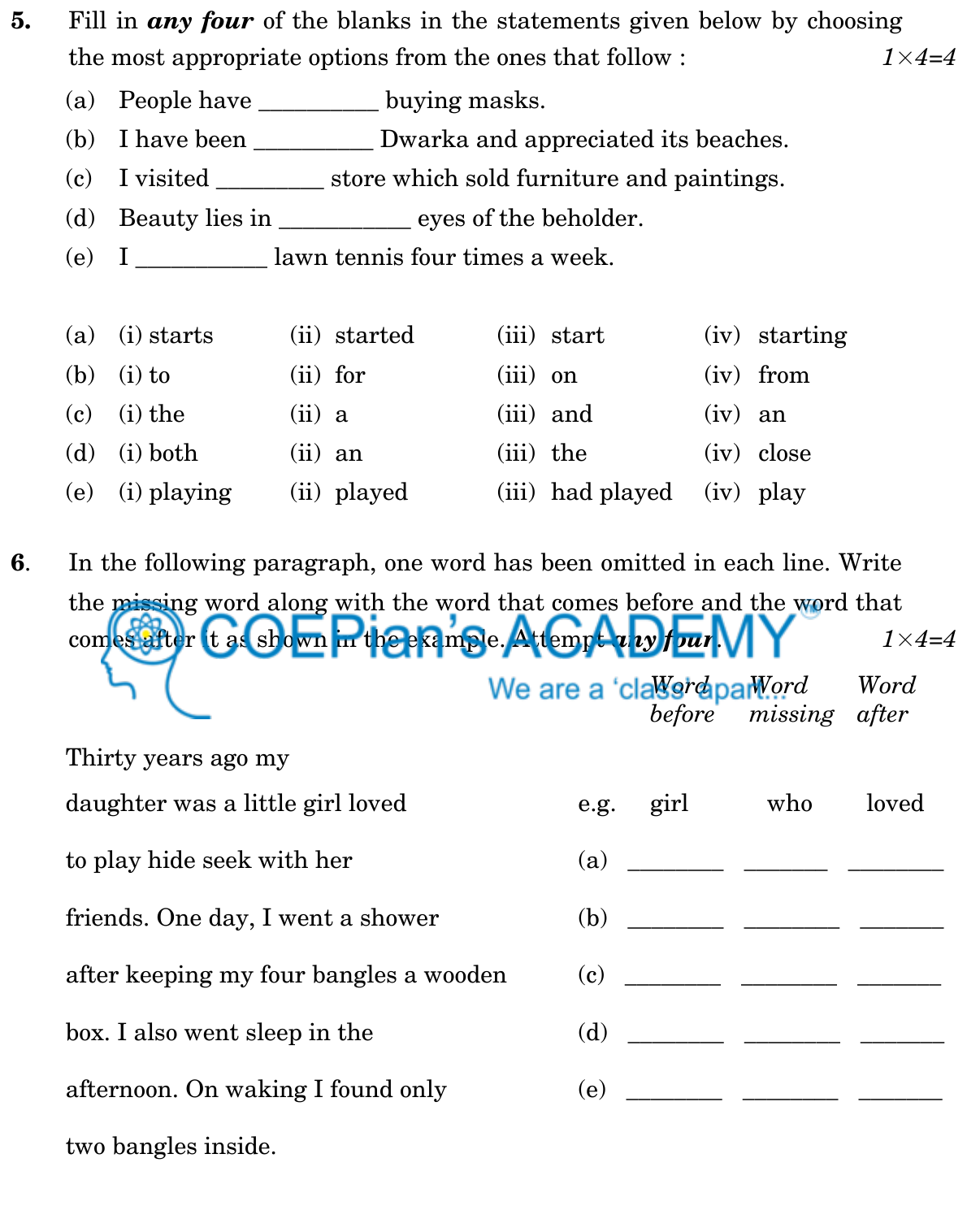- **7.** Rearrange *any four* of the following word clusters to make meaningful sentences : *1*×*4=4*
	- (a) never / alone / that / power / comes / said / is / it
	- (b) by / followed / it / is / arrogance / generally
	- (c) daughter / with / friendly / her / tried / never / to be / Girija
	- (d) set / own / had / of / friends / she / her
	- (e) busy / own activities / always / was / her / she / with

# **SECTION C – (Literature)** *30 marks*

**8.** Read the extract given below and answer the questions that follow. Write the answers in one or two lines only in your answer sheet. *1*×*4=4* ''Why are you out so late, Nicola ?''

''Waiting for the last bus from Padua.''

- (a) Who is in conversation with Nicola ?
- (b) Why was Nicola waiting for the last bus ?
- (c) What were the various jobs done by him ?
- (d) Why was he doing all these jobs ?

# **OR**

Was it cowardice, that I dared not kill him?  $W$ as it perversity, that I longed to all to him  $\triangle DEMY$ 

Was it humility, to feel so honoured ?

- (a) Who is the poet referring to  $\frac{1}{4}$  a 'class' apart...
- (b) What are the poet's feelings for 'him' in these lines ?
- (c) What perversity does the poet refer to ?
- (d) Why was the poet feeling honoured ?
- **9.** Answer *any four* of the following questions in  $30 40$  words each :  $2 \times 4 = 8$ 
	- (a) When did the postmaster realise Ali's feelings for his daughter ?
	- (b) What did Julius Caesar believe about death ?
	- (c) What does the expression 'Counting your chickens before they're hatched' mean ? Who spoke these words and to whom ? (Patol Babu)
	- (d) What arrangements were made by the villagers to make a tiger available to Mrs. Packletide and thus earn a thousand rupees ?
	- (e) What happened after the albatross came to the ship ? How was it received ?